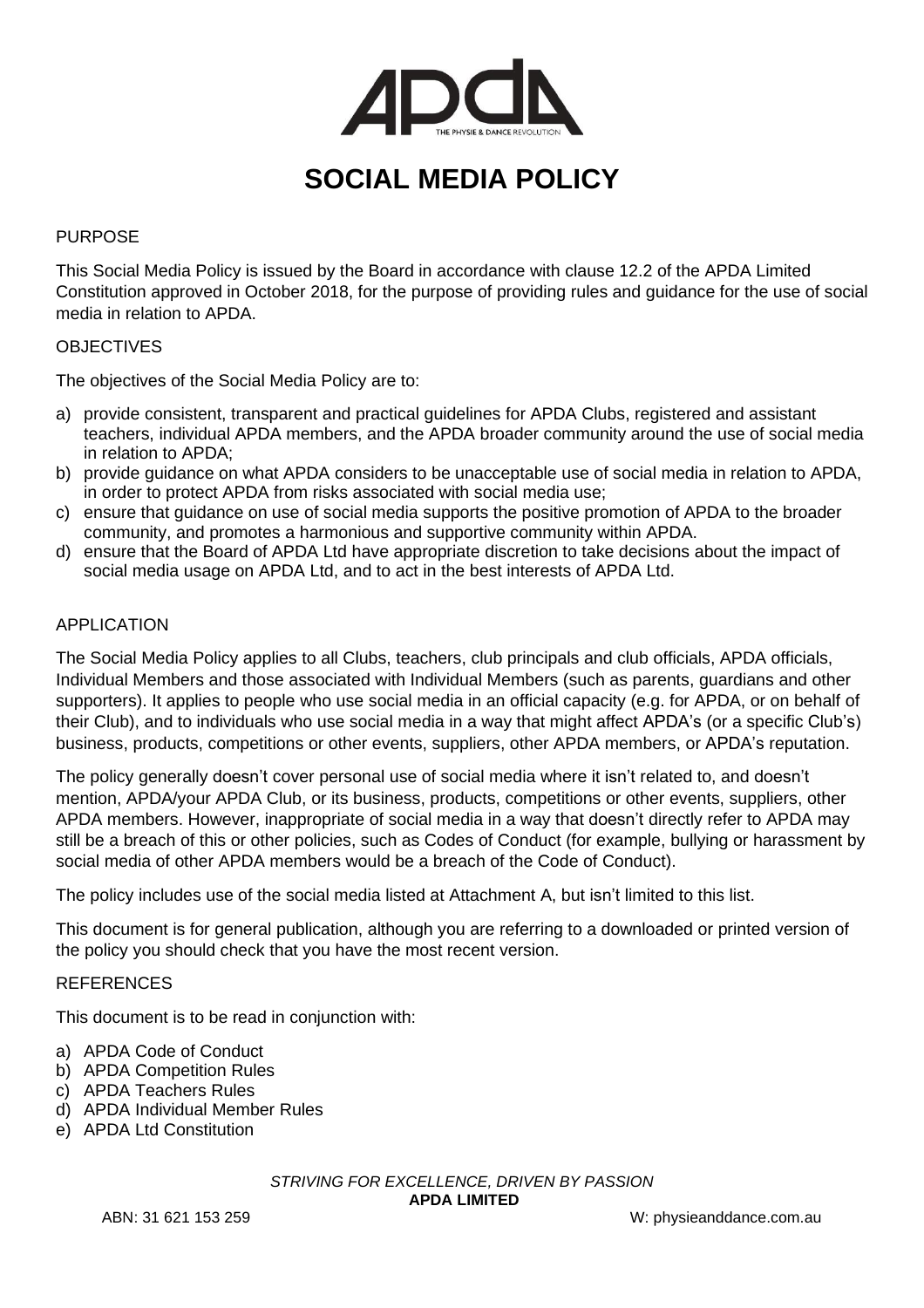

## *SM1 – Individual APDA Member responsibilities*

- a) Protect your privacy.
	- $\circ$  Remember that social media is rarely private, even if you have well-controlled privacy settings. Be careful to protect your own privacy when using social media (whether related to APDA or not), and if you wouldn't want a post or photo available to the whole world on the internet, don't post it on social media.
	- $\circ$  Respect the privacy of others: if you are not sure if you have permission to post material about another person, including posting photos of them, ask them first, or reconsider posting the material.
	- $\circ$  For our junior members in particular, be aware of 'friend' requests from people you don't know, even if they look like they might be a physie girl.
- b) Treat others with respect and courtesy.
	- $\circ$  Social media must not be used to bully, harass, or discriminate against others within your club, or others within APDA.
- c) Respect APDA, its officials and volunteers, and processes.
	- $\circ$  APDA doesn't mind people having their own opinions about APDA and its clubs, or the way that APDA manages its business. However, social media is not the place to vent or air disappointment in results or other matters. If you have a legitimate concern about the outcome of competitions, or some other aspect of APDA business, then you should refer to APDA's Dispute Resolution process. Otherwise, APDA expects its members to display good sportsmanship (even if you are disappointed!)
- d) Respect any laws that apply to you, including copyright.
	- o There are laws that apply to things like sharing footage from APDA's training DVDs on social media, streaming or sharing videos that contain APDA syllabus music, or sharing photos taken by official photographers where you haven't purchased the rights to the photos. If you are unsure of whether you can share videos and music in particular, please check with your club.
- e) Manage APDA-related groups and pages responsibly.
	- $\circ$  If you manage or make available an APDA-related social media group or page (such as the 'Physie and Dance' group on Facebook, or second-hand leotard groups), you must make it clear in the group's terms of use that it is not an official APDA page. It is your responsibility to ensure that people on the page interact appropriately (and honestly, in respect of leotard sales in particular), and APDA will not be responsible for monitoring or moderating these pages and groups, or enforcing terms of use.

**IMPORTANT:** these rules for individual members also apply to parents and quardians of members under 18. A parent or guardian who does not comply with these rules might have sanctions applied, including sanctions that affect their child's registration or ability to compete, in accordance with the APDA Code of Conduct and Individual Member Rules.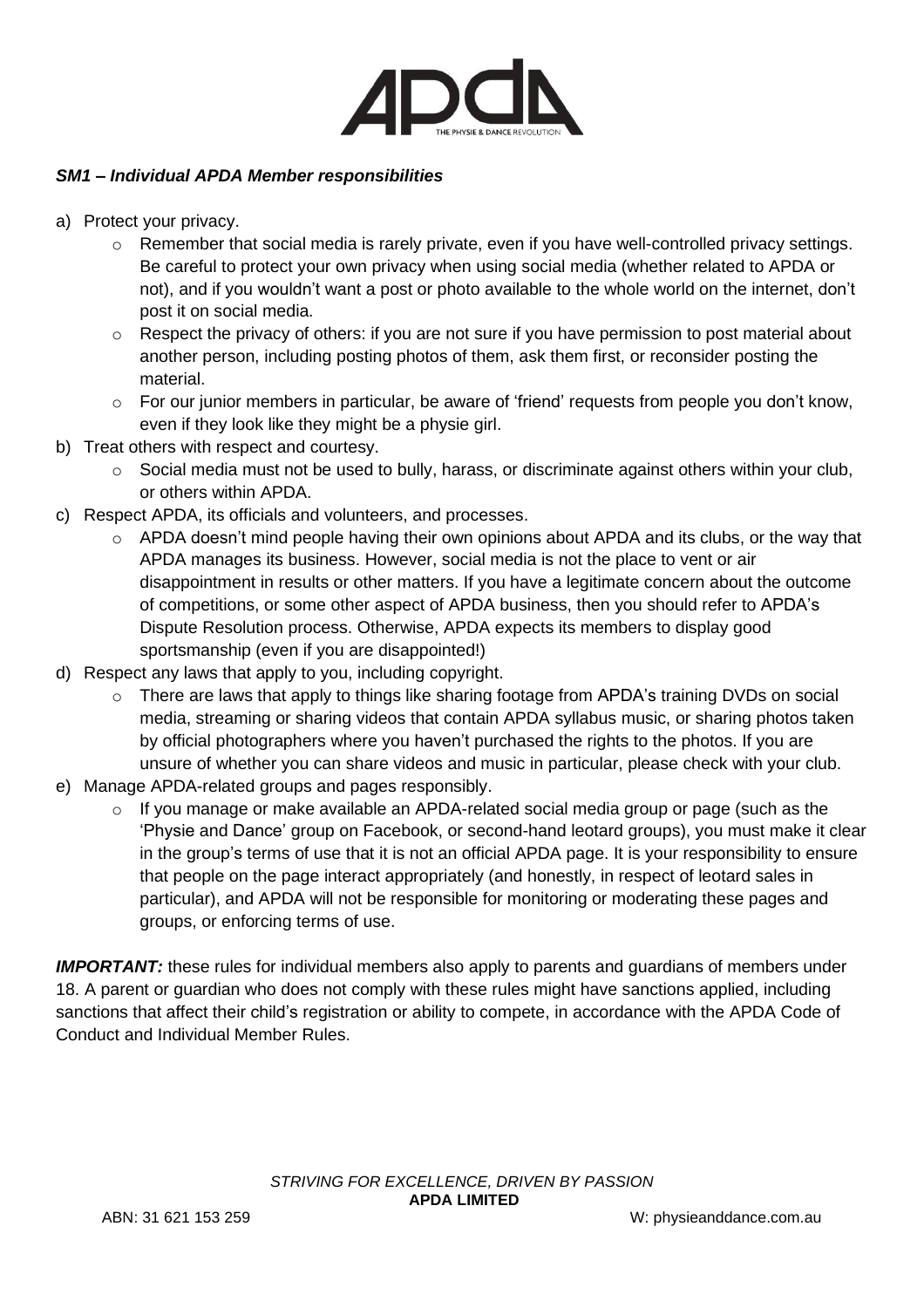

# *SM2 – APDA teacher responsibilities (registered and assistant teachers)*

- a) Protect your privacy:
	- $\circ$  Remember that social media is rarely private, even if you have well-controlled privacy settings. Be careful to protect your own privacy when using social media (whether related to APDA or not) and be careful to respect the privacy of others such as your students, fellow club members, or other competitors.
	- $\circ$  If you are not sure if you have permission to post material about another person, including posting photos of them, ask them first, or reconsider posting the material.
- b) Be a good ambassador:
	- $\circ$  Where you have a public profile on social media, or even a closed profile with substantial number of friends or followers, your personal posts can impact on the reputation of APDA Ltd and your APDA club, regardless of whether a post relates to APDA.
- c) Treat others with respect and courtesy
	- o Social media must not be used to bully, harass, or discriminate against others within your club, or others within APDA.
- d) Maintain confidentiality:
	- $\circ$  Maintain the confidentiality of APDA business, competition information (such as judging), and your club members, and ensure that social media is not used to inappropriately distribute teacher-only material such as syllabus.
- e) Respect APDA, its officials and volunteers, and processes:
	- $\circ$  APDA doesn't mind people having their own opinions about APDA and its clubs, or the way that APDA manages its business. However, social media is not the place to vent or air disappointment in results. If you have a legitimate concern about the outcome of competitions, or some other aspect of APDA business, then you should refer to APDA's Dispute Resolution process. Teachers are responsible for modelling and encouraging good sportsmanship.
	- $\circ$  Direct queries to the appropriate channel questions about rules, competitions arrangements or schedules should be directed to the correct APDA email account, rather than raised on social media, and queries need to be sent by your club principal.
- f) Respect any laws that apply to you, including copyright.
	- $\circ$  There are copyright laws that apply to things like sharing footage from APDA's training DVDs on social media, streaming or sharing videos that contain APDA syllabus music, or sharing photos taken by official photographers where you haven't purchased the rights to the photos. If you are unsure of whether you can share videos and music in particular, please check with your club principal.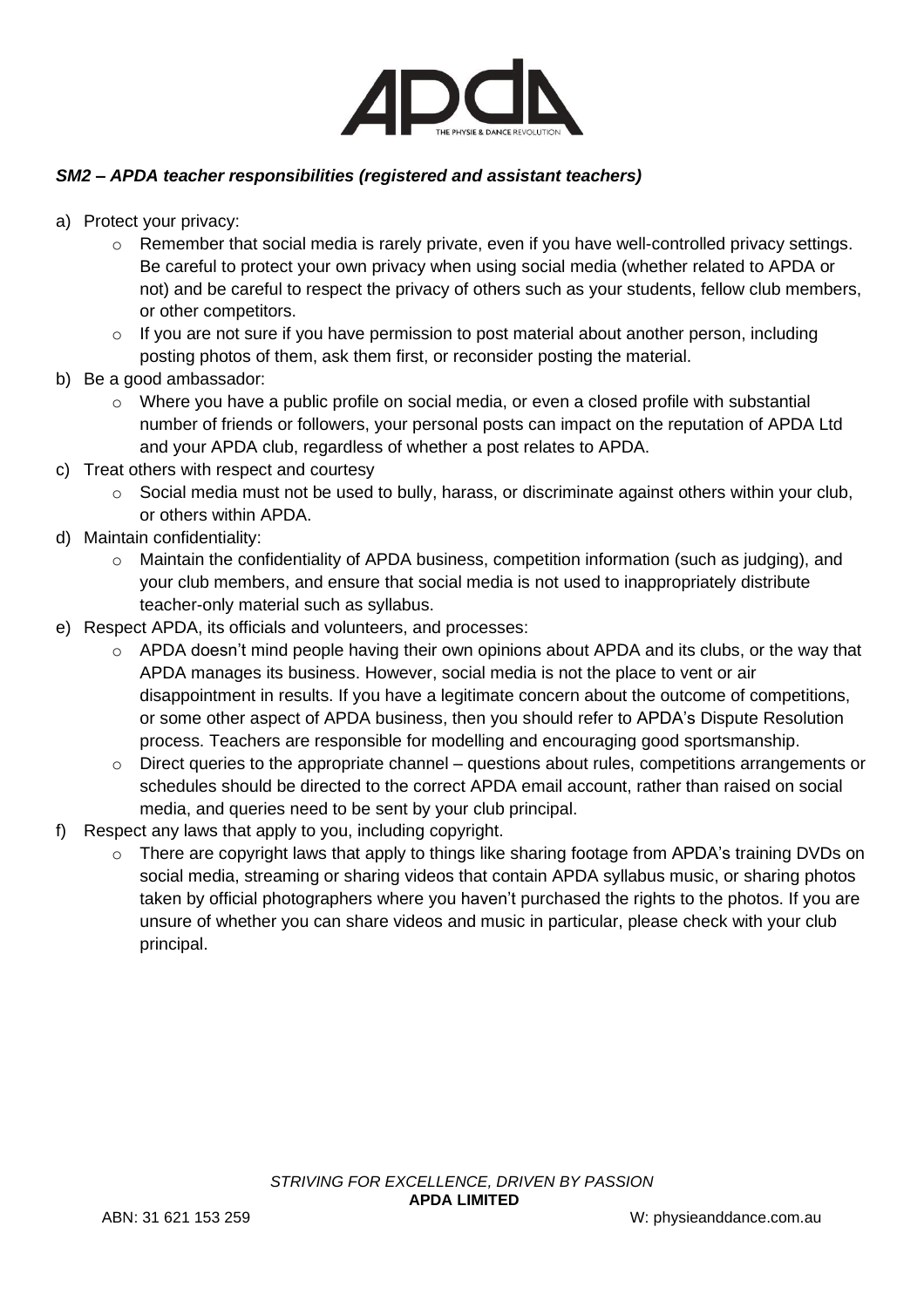

# *SM3 – APDA officials' responsibilities*

(Judges, moderators, scrutineers, marshalling and competition assistants, and APDA management team members)

a) In addition to their responsibilities as individual members and/or teachers, APDA officials must maintain strict confidentiality about their role in APDA, including judging and other competition details, and confidential and commercially sensitive information of APDA Ltd. Details must not be shared on social media under any circumstances.

## *SM4 – APDA Club responsibilities*

- a) Control access to accounts
	- $\circ$  You should ensure that only authorised individuals have access to post 'as your club' on social media.
	- o APDA recommends limiting the number of people who have access to post 'as your club', to ensure consistency of approach and messaging.
- b) Respect privacy
	- $\circ$  Clubs need to respect the privacy of their members, particularly those who may have legal or other restrictions around the publication of their names or photos.
- c) Treat others with respect and courtesy
	- $\circ$  Social media must not be used to bully, harass, or discriminate against others within your club, or others within APDA.
	- o Engage in robust discussions about APDA if you like, but do it respectfully.
	- $\circ$  Clubs need to moderate their pages and groups (both public and private) to ensure that their members engage respectfully with others, and comply with this Social Media policy and Codes of Conduct, including rules about lodging grievances in the correct place rather than using social media to discuss concerns or disappointments.
- d) Use accounts to promote APDA!
	- $\circ$  Club accounts should be used to promote both club and APDA Ltd materials and information. Where APDA posts material on its public accounts, share away!
- e) Celebrate all your members
	- $\circ$  Celebrate successes, but don't forget that the whole of your club's community, not just champions, can help promote your club and APDA.
- f) Respect applicable laws, including copyright, discrimination, etc. Copyright obligations include restrictions on publication of APDA syllabus music, reposting of materials from other sites, and so forth. If you are unsure, seek advice from APDA Compliance.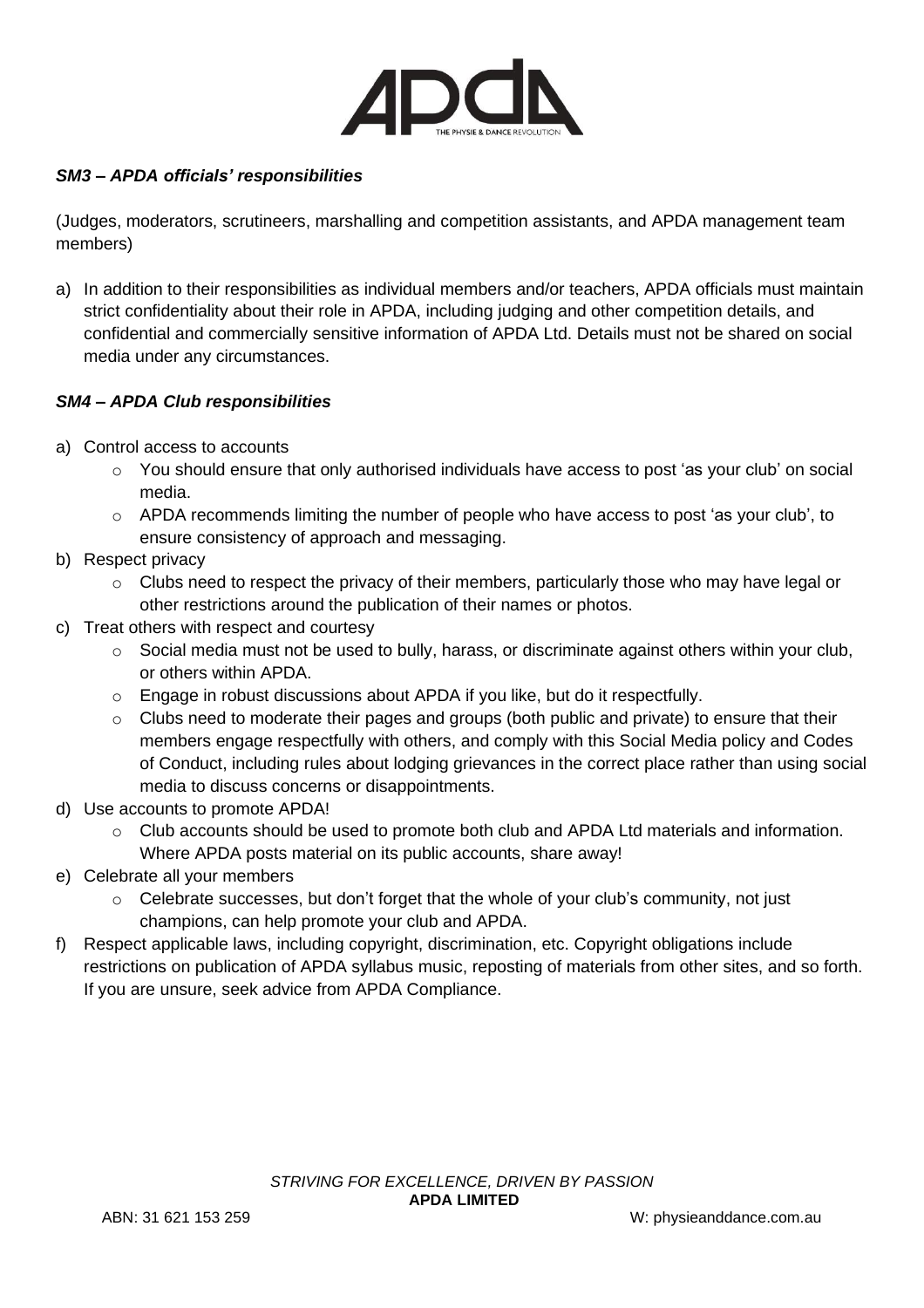

## *SM5 – APDA Ltd responsibilities*

- a) Only authorised people will be allowed to use APDA Ltd social media accounts (that is, to post 'as APDA').
- b) APDA will respect the privacy of its members, and where possible will avoid posting material of members who have restrictions on the publication of their photos or other personal details. However, this can be difficult in competition settings in particular, and members are reminded of the conditions of entry of competitions, which include acknowledgement about photography and filming of competitions and APDA events.
- c) APDA will use its social media accounts to positively promote APDA Ltd as a whole, and its member clubs as appropriate.

## *SM6 – Unacceptable use of social media*

APDA will not tolerate:

- a) Social media being used to bully, harass, belittle, intimidate or discriminate against others within APDA;
- b) Social media being used to air grievances about APDA, its clubs, teachers, officials, competitions or other events, or suppliers, as there are appropriate avenues to raise legitimate concerns with APDA.

## *SM7 – What happens if I don't comply with this policy?*

Individuals who do not comply with this policy will be dealt with under the APDA Code of Conduct and Dispute Resolution policy. Together, these policies outline the potential consequences for people who do not meet APDA's minimum standards of behaviour, and the processes that are used to work out whether there has been a breach.

Serious cases of non-compliance with this policy may affect a person's membership with APDA, ability to compete, or registration as a teacher.

**Note:** It is important to remember that, if you are a parent or guardian responsible for the registration of a member under the age of 18, your conduct might result in sanctions for your child. For example, if you use social media to harass others within APDA, both you and your child might be excluded from APDA events or competitions.

The APDA Board and Management team have the final say on what is considered to be appropriate or inappropriate use of social media relating to APDA, as they are responsible for acting in the best interests of APDA Ltd.